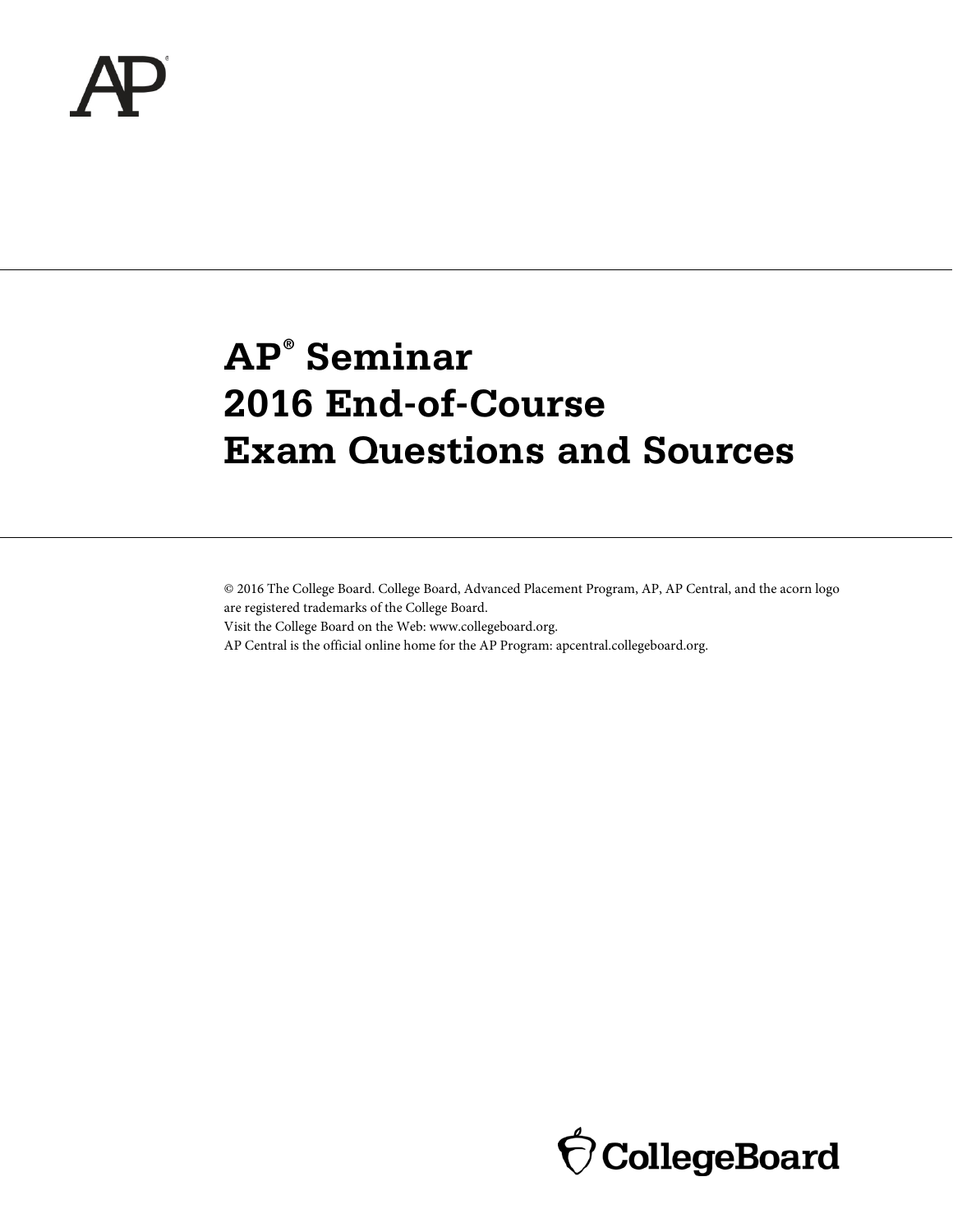### **AP SEMINAR**

#### **SECTION I**

#### **Part A**

#### **Suggested time — 30 minutes**

**Directions:** Read the passage below and then respond to the following three questions.

- 1. Identify the author's argument, main idea, or thesis. (*3 points*)
- 2. Explain the author's line of reasoning by identifying the claims used to build the argument and the connections between them. (*6 points*)
- 3. Evaluate the effectiveness of the evidence the author uses to support the claims made in the argument. (*6 points*)

Write your responses to Part A on the designated pages in the Section I: Free Response booklet.

From "Sweatshops Benefit Children" by Radley Balko (*Capitalism Magazine*, May 11, 2003)

Two reporters [Nicholas Kristof and Sheryl WuDunn] relay this anecdote from Thailand:

One of the half-dozen men and women sitting on a bench eating was a sinewy, bare-chested laborer in his late 30's named Mongkol Latlakorn.... Mongkol mentioned that his daughter, Darin, was 15, and his voice softened as he spoke of her. She was beautiful and smart, and her father's hopes rested on her.

"Is she in school?" we asked.

"Oh, no," Mongkol said, his eyes sparkling with amusement. "She's working in a factory in Bangkok.... She's making clothing for export to America."...

In 2000 the BBC did an exposé on sweatshop factories in Cambodia with ties to both Nike and the Gap. The BBC uncovered unsavory working conditions, and found several examples of children under 15 years of age working 12 or more hour shifts. After the BBC exposé aired, both Nike and the Gap pulled out of Cambodia under public pressure. Cambodia lost \$10 million in contracts, and hundreds of Cambodians lost their jobs.

#### **Third World Countries Need the Advantage of Cheap Labor**

In truth, every prosperous country on the planet today went through an industrial period heavily reliant on sweatshop labor. The United States, Britain, France, Sweden and others all rode to modernity on the backs of child laborers. The choice was simple: kids worked, or they went hungry. It wasn't a terribly rosy set of choices, but at least the choice was available. Anti-globalization activists are doing their damnedest to make sure choice *isn't* available to those living in today's fledgling economies.

> © 2016 The College Board. Visit the College Board on the Web: www.collegeboard.org.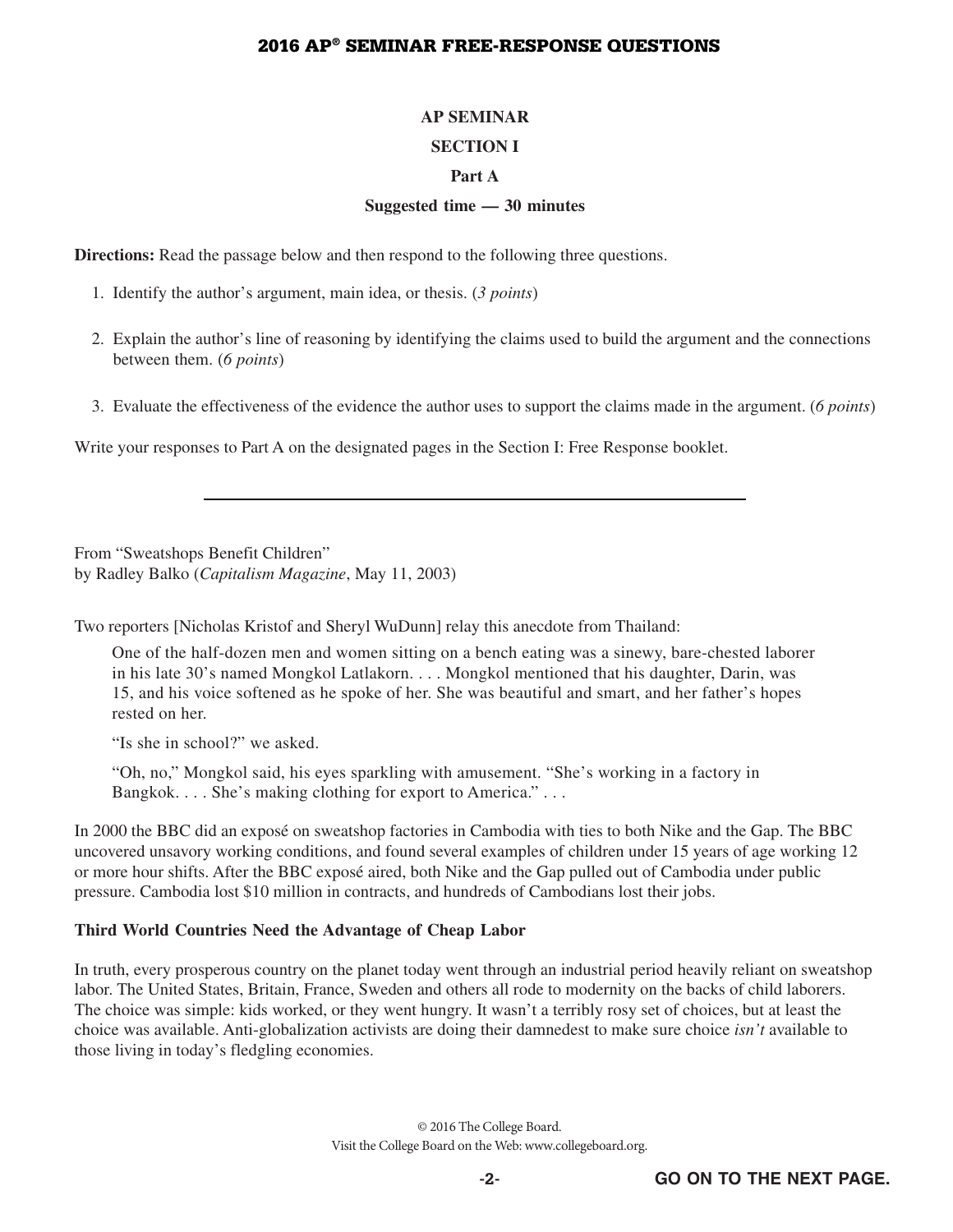Critics counter that unlike in the early 20th century, western companies today are wealthy enough to pay "living" wages, to establish comfortable working conditions, and to protect third world environments. They may be right. But then, what advantage would there be to investing in the developing world in the first place? Cheap labor is the only chit the third world has to lure much-needed western investment. Take it away, and there's no reason for western corporations to incur the costs of putting up factories, shipping, security and the bevy of other expenses that come with maintaining plants overseas....

#### **How Free Trade Beats Sweatshops**

The best way to lessen the plight of sweatshop workers is more free trade, not less. If workers make 75 cents per day in factory A—the only plant in town—the best thing that could happen to them would be for a second factory to open up. If Factory B pays less than 75 cents, it won't attract any workers. If it offers exactly 75 cents, it might attract a few workers who couldn't get jobs at factory A. If it pays more than 75 cents, however, it might attract the best and brightest from factory A. Factory A then must decide whether to up its wages, or look for new labor—which means more jobs....

#### **Sweatshops Lead to Success**

Recent history teems with examples of how sweatshop labor has helped poor economies leap to prosperity....

China—home to millions of sweatshop workers—doubles its per capita GDP every ten years.... Kristof and WuDunn write, "... video arcades and computer schools have opened to cater to workers with rising incomes ... a hint of a middle class has appeared."...

Swedish economist Johan Norberg... predicts that all of South and East Asia will be prosperous enough to ban child labor entirely by 2010.

But that's just it. A country must be able to *afford* to ban child labor before child labor is pulled out from under it.

By Radley Balko

**END OF PART A GO ON TO PART B.**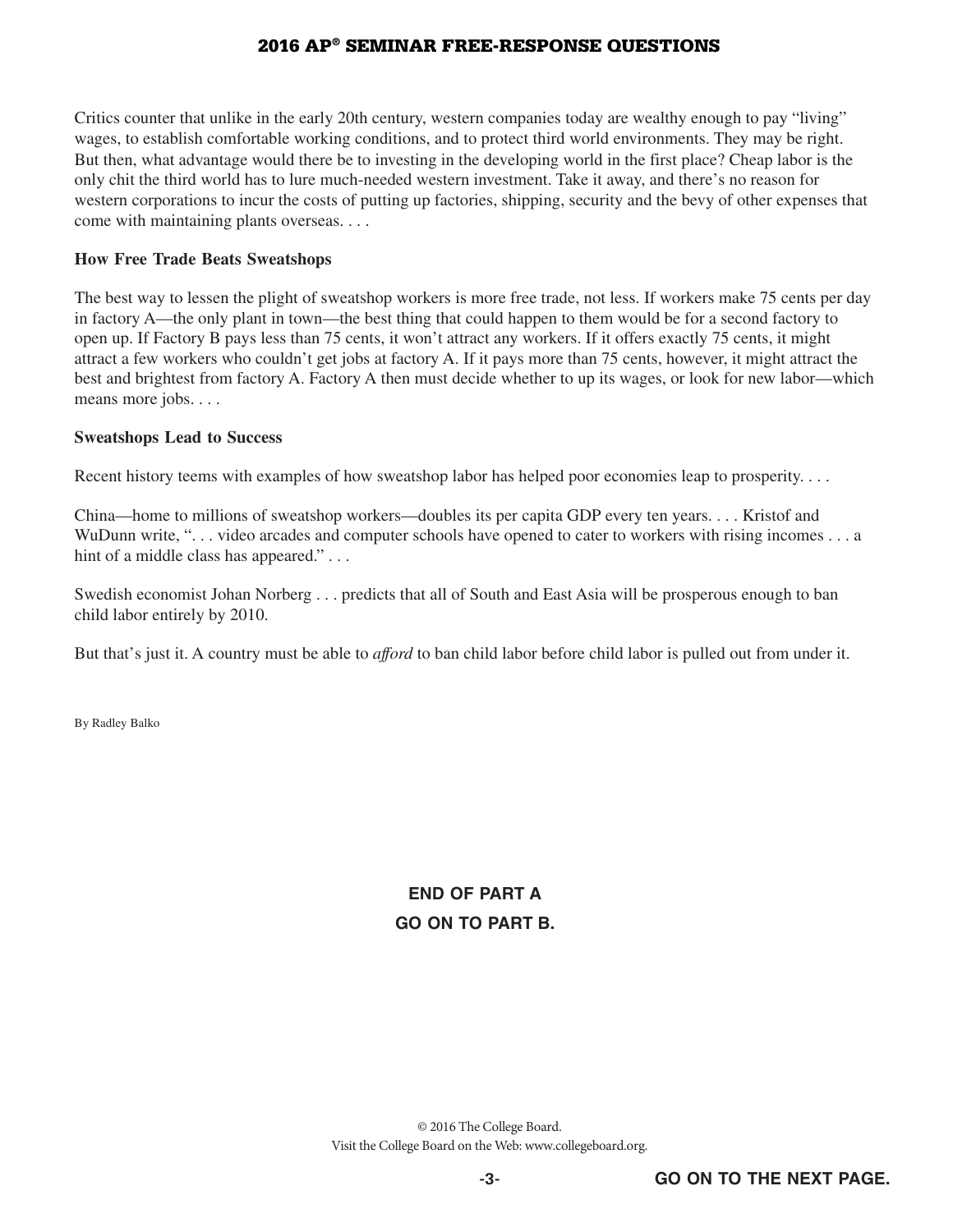#### **Part B**

#### **Suggested time — 60 minutes**

**Directions:** Read the following two articles carefully, paying attention to their perspectives, implications, and limitations. Then, write an essay that compares the two arguments by evaluating their effectiveness. In your essay, address the relevance and credibility of the evidence each presents to support the authors' lines of reasoning.

Write your response to Part B on the designated pages in the Section I: Free Response booklet.

**Article A** 

From "Brain training: Games to do you good." by Daphne Bavelier and Richard J. Davidson (*Nature*, February 28, 2013)

Video games are associated with a variety of negative outcomes, such as obesity, aggressiveness, antisocial behaviour and, in extreme cases, addiction. At the same time, evidence is mounting that playing games can have beneficial effects on the brain.

After spending an hour a day, 5 days a week for 8–10 weeks spotting snipers and evading opponents in shooter games such as *Call of Duty* or *Unreal Tournament*, young adults saw more small visual details in the middle of clutter and more accurately distinguished between various shades of grey. After 10 hours stretched over 2 weeks spent chasing bad guys in mazes and labyrinths, players were better able to rotate an image mentally, an improvement that was still present six months later and could be useful for activities as varied as navigation, research chemistry and architectural design. After guiding small rodents to a safe exit amid obstacles during a version of the game *Lemmings* that was designed to encourage positive behaviour, players were more likely in simulated scenarios to help another person after a mishap or to intervene when someone was being harassed.

Because gaming is clearly here to stay, some scientists are asking how to channel people's love of screen time towards positive effects on the brain and behaviour by designing video games specifically intended to train particular aspects of behaviour and brain function. One game, for example, aims to treat depression by introducing cognitive behavioural therapy while users fight off negative thoughts in a fantasy world. In *Re-Mission*, young cancer patients blast cancer cells and fight infections and the side effects of therapy—all to encourage them to stick with treatment...

Last year, we and other scientists studying the brain met entertainment-media experts to discuss ways of using interactive technology such as video games to further our understanding of brain functions and to provide new, engaging rehabilitation tools, in particular for boosting attention and well-being. The meeting was hosted by the White House Office of Science and Technology Policy and sponsored by the US National Science Foundation....

To make the sort of video games that might one day improve empathy and positive social interaction, or decrease anxiety and sharpen attention, the developments outlined below will be necessary.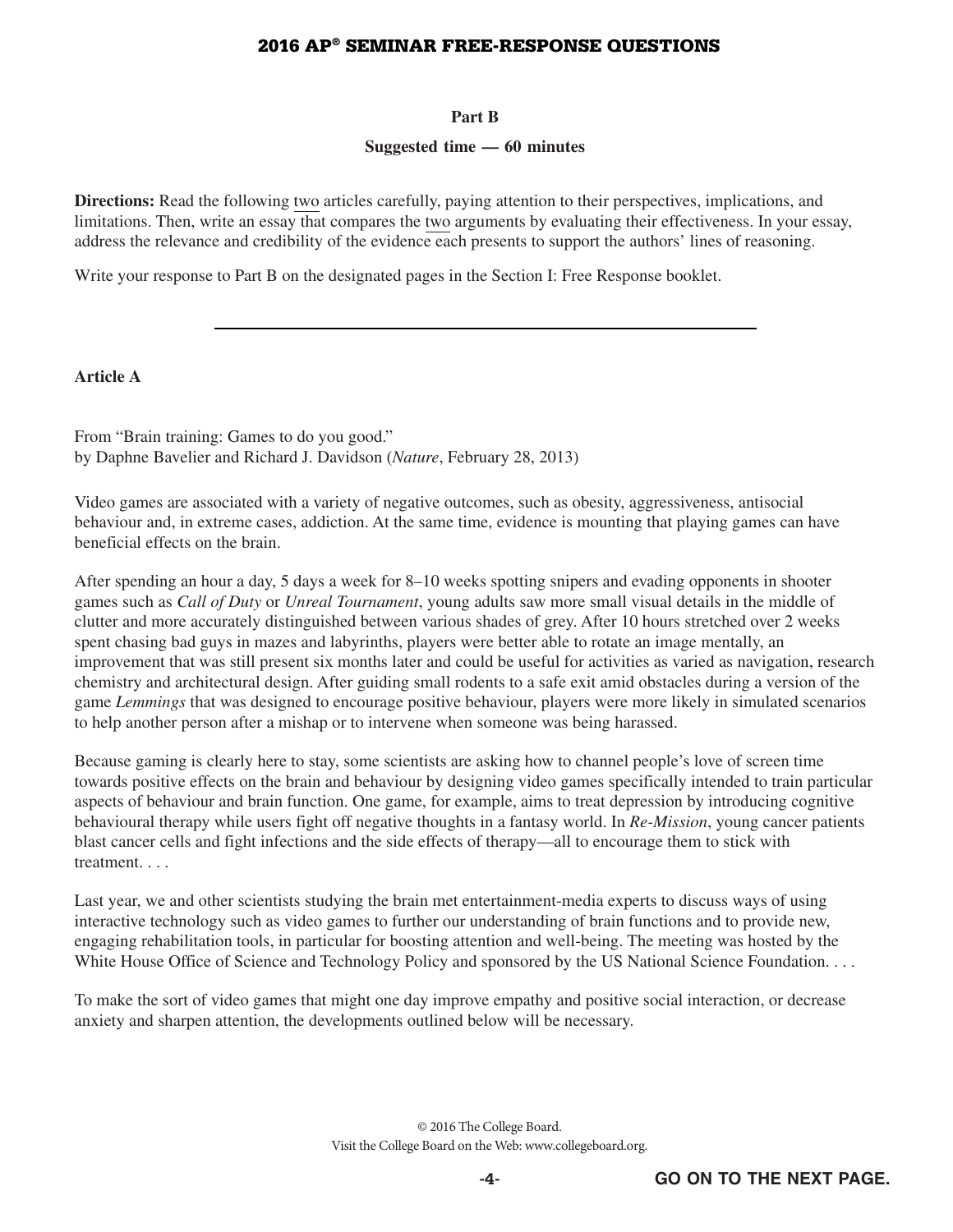First, game designers and brain scientists must determine which game components foster brain plasticity, to guide the design of tomorrow's video games. This is not intuitive. For instance, playing hours of action video games seems to have no effect on players' ability to react reflexively to loud noises, even though that type of attention is frequently solicited during the game. By contrast, action gameplayers are better able to deliberately allocate their attention to one part of their environment, ignoring other sources of distraction (see "Brain Game"). This is a quality known as attentional control, and is not obviously associated with chasing zombies.



Another key challenge is to map the effects of video games in the brain, because many overlapping skills are called on during even a few seconds of gaming. Neuroscience is still in its infancy when it comes to mapping complex behaviour, but video-game designers could create controls that help researchers to systematically vary how much of each skill is needed during gameplay, enabling them to map the corresponding brain circuit.

#### **Working Together**

Second, the next generation of neuroscientists must collaborate better with the games industry. Universities could facilitate links by creating new multidisciplinary programmes that subvert rigid departmental boundaries and bring together experts ranging from artists and psychologists to programmers and neuroscientists. Stronger links to professional game designers would also facilitate the development of therapeutic games that people actually want to play as much as *Call of Duty*.

The games industry could help tremendously by adding brain scientists to their teams. These researchers could assist the industry in enhancing players' experience, while gaining insights into players' behaviour by studying the industry's large gameplay records, which track players' actions and responses to various game components. Every year, Valve, a game company based in Bellevue, Washington, involves a psychology graduate student from the nearby University of Washington in Seattle in their gameplay research.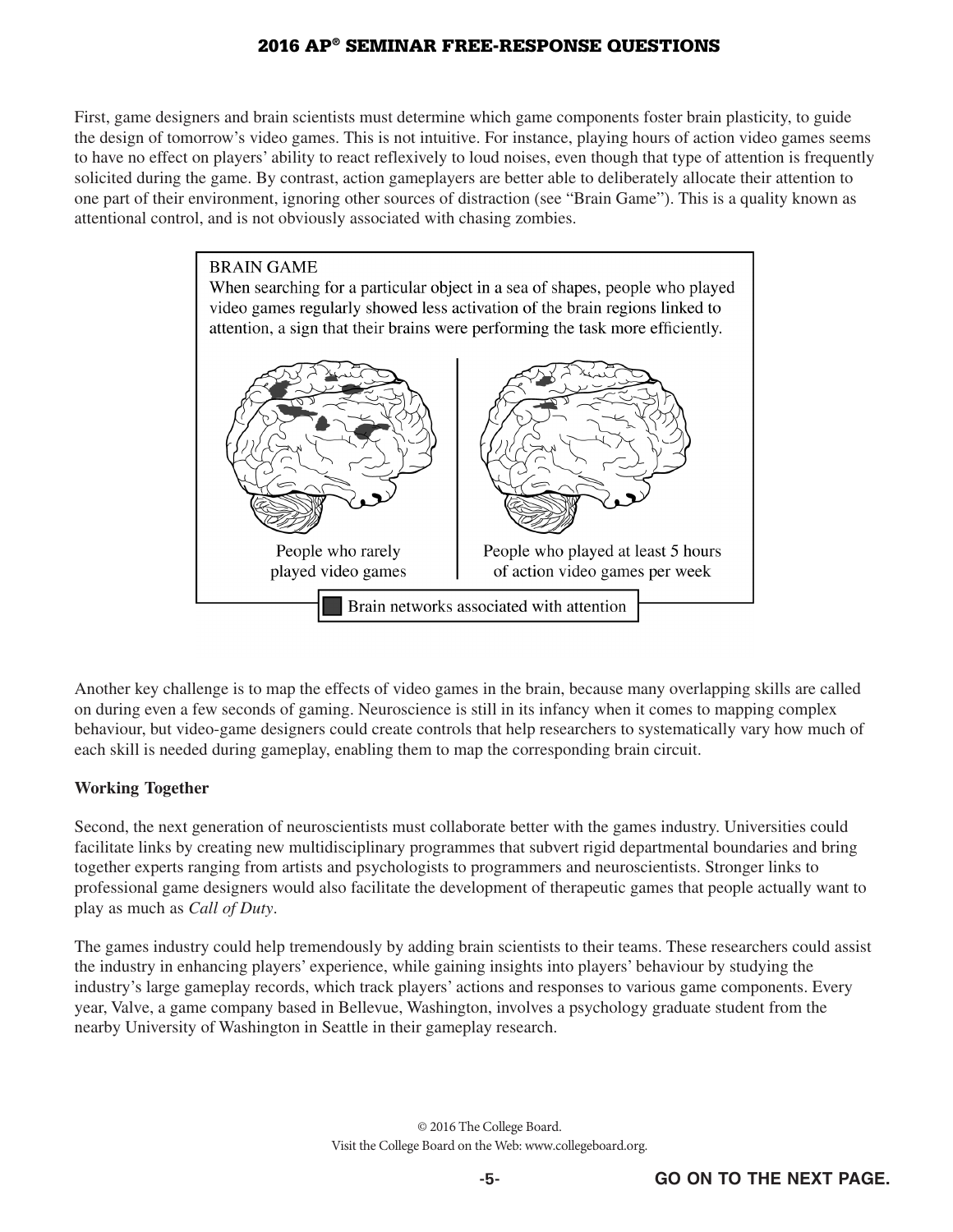#### **Getting to Market**

Third, experts must develop a path for academics to bring potentially therapeutic games to market, similar to the translational process that takes drugs from the lab to the clinic. No such path exists for games, but some academics are trying. For example, neuroscientist Adam Gazzaley and his colleagues at the University of California, San Francisco, have developed a game to ameliorate age-related decline in attention, by asking adults to play a driving game in which they avoid various distractions along the way. Before and after playing, the researchers measure a player's brain function and test their ability to resist distraction.

Gazzaley is a founding adviser to a new company—Akili Interactive Labs in Boston, Massachusetts... that aims to pursue the development, large-scale validation and commercialization of this game to improve resistance to distraction.

#### **Experimental Design**

Finally, those in the field should recognize that researching the impact of gaming on the brain is inherently difficult. Presenting a video or computer game to a participant in a research study necessarily requires that they are aware of the intervention. We must therefore develop standards to evaluate the impact of gameplay on brain and behavior to avoid false claims of benefits. Control interventions should be matched to the experimental version on as many variables as possible, including the amount of gameplaying, the difficulty level and the interest value. Placebo controls are not possible, so optimal designs probably involve having several comparison groups, including an active gameplaying comparison and perhaps other, more typical interventions, such as drug therapy. And even if participants are not blinded, experimenters should be.

It is important to note that even if experts can design a new breed of video games that benefit brain function, it will not provide a carte blanche for video-game bingeing. Exposures that show beneficial effects—5 hours of gaming per week for 2–10 weeks—are a fraction of the time that most young gamers play. And violent, negative content can have detrimental effects on social and emotional skills, calling for much caution. An important challenge for both academics and the games industry is to collaborate on the development of games as compelling as those in which many young people now indulge, but that help to cultivate positive qualities such as empathy and cooperation.

Reprinted by permission from Macmillan Publishers Ltd: *Nature* copyright 2013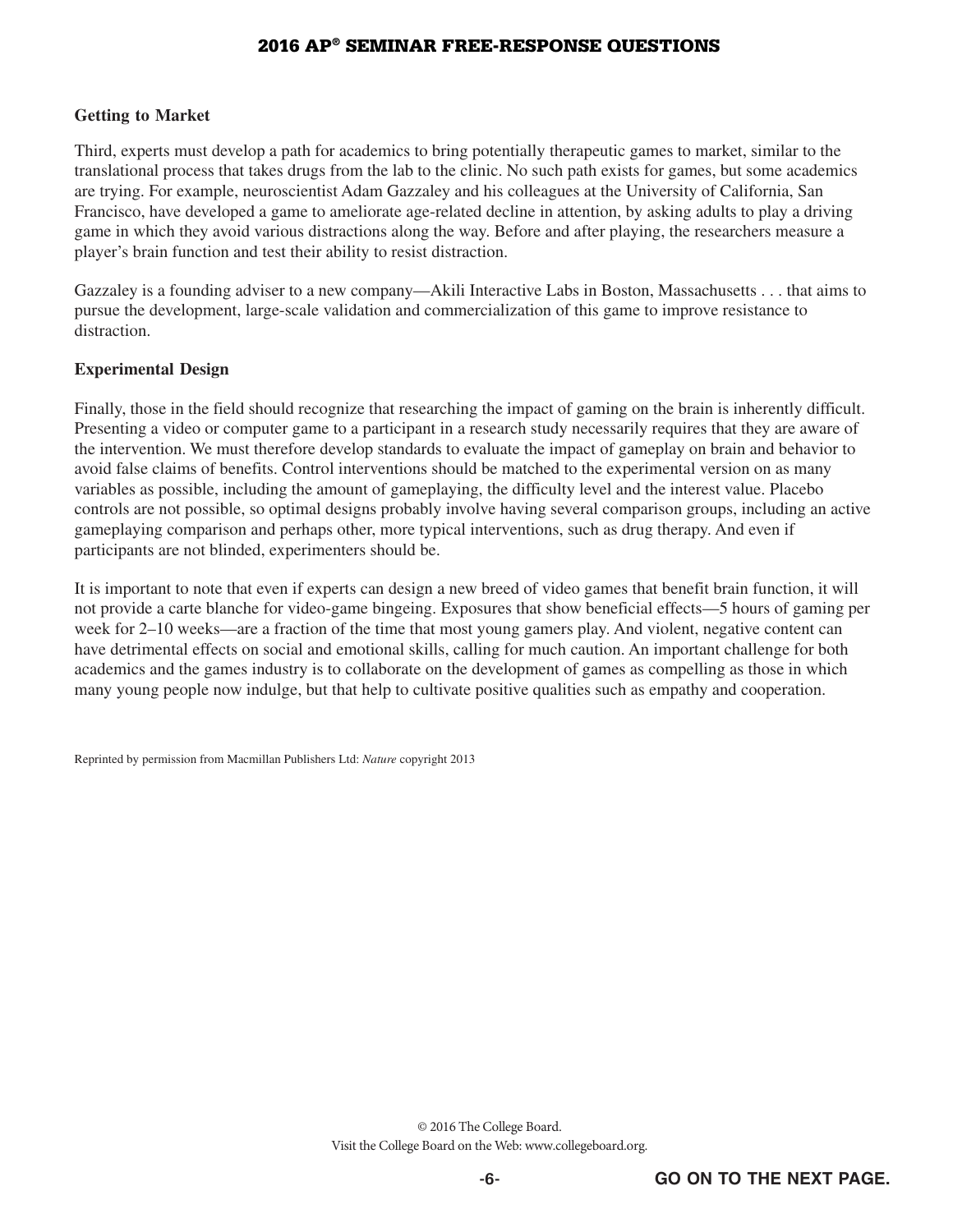#### 2016 AP® SEMINAR FREE-RESPONSE QUESTIONS

#### **Article B**

From "The Obsessioneers" by Douglas Heaven (*New Scientist*, May 31, 2014)

Although game science is in its infancy, it is already feeding insights from psychology back into design to produce what looks very much like a recipe for obsession. It has attracted the attention of interests beyond the gaming industry. Will they use it to hurt us—or help us?...

Perhaps no game has harnessed psychology as deftly as Candy Crush Saga. Its basic construction is familiar: presented with a grid full of colourful "candies," you line up at least three matching sets in a row to meet different targets and progress to subsequent levels. Unlike some other puzzle games, Candy Crush has become an instant, unstoppable juggernaut and a pop culture phenomenon.

Since its introduction two years ago, the game has become the focus of obsessive analysis and sordid confessions. Journalists have openly declared themselves addicts, with more than a few admitting they have paid extravagant sums to play....

This is no niche market; no group seems immune to its charms. So what did Candy Crush get so right?

Its designers appear to have hit upon a formula that's beginning to emerge from the academic discipline of game studies as the "ludic loop." Ludic loops are tight, pleasurable feedback loops that stimulate repetitive, if not compulsive, behaviour. "It definitely takes us back to behaviourist psychology," says Natasha Dow Schüll at the Massachusetts Institute of Technology, whose research on games anthropology led her to study this phenomenon in popular gaming.

Her formulation has come largely from her studies of slot machines and their allure to addicts. Slot machines perfectly illustrate the concept of the ludic loop. They lure people into short cycles of repeated actions using tricks familiar to behavioural psychologists: you do something, the machine responds with lights, jingling sounds and occasionally cash rewards. You do it again. And again, and again.

Our affinity for this kind of activity is typically ascribed to dopamine, a brain signalling chemical that has been the source of much confusion about the links between addiction, reward, gambling and gaming. Dopamine was long thought to be a simple reward or pleasure chemical, but the last decade has brought evidence that its action in the brain is in fact much more subtle. It is linked to the compulsion to repeat an activity, whether or not that activity is pleasurable....

That would explain the appeal of slot machines, which beget compulsive behaviour despite offering virtually no chance of a tangible long-term reward. Beneath the obvious blinking lights, Schüll thinks, the real draw of the slot machine—and all ludic loops—is a constant, repetitive switching between certainty and uncertainty. A moment of uncertainty opens up as the symbols whir inexorably toward resolution. When it resolves, "that moment is shut down immediately," Schüll says. "But then you want it again. It's open, close, open, close. Uncertainty and then closure." Pull someone into this pattern and you can keep them repeating small actions over and over, with neither reward nor end in sight. "There's no goal here, just the pleasure of being in the zone created by this machine," says Schüll. The ludic loop is its own reward.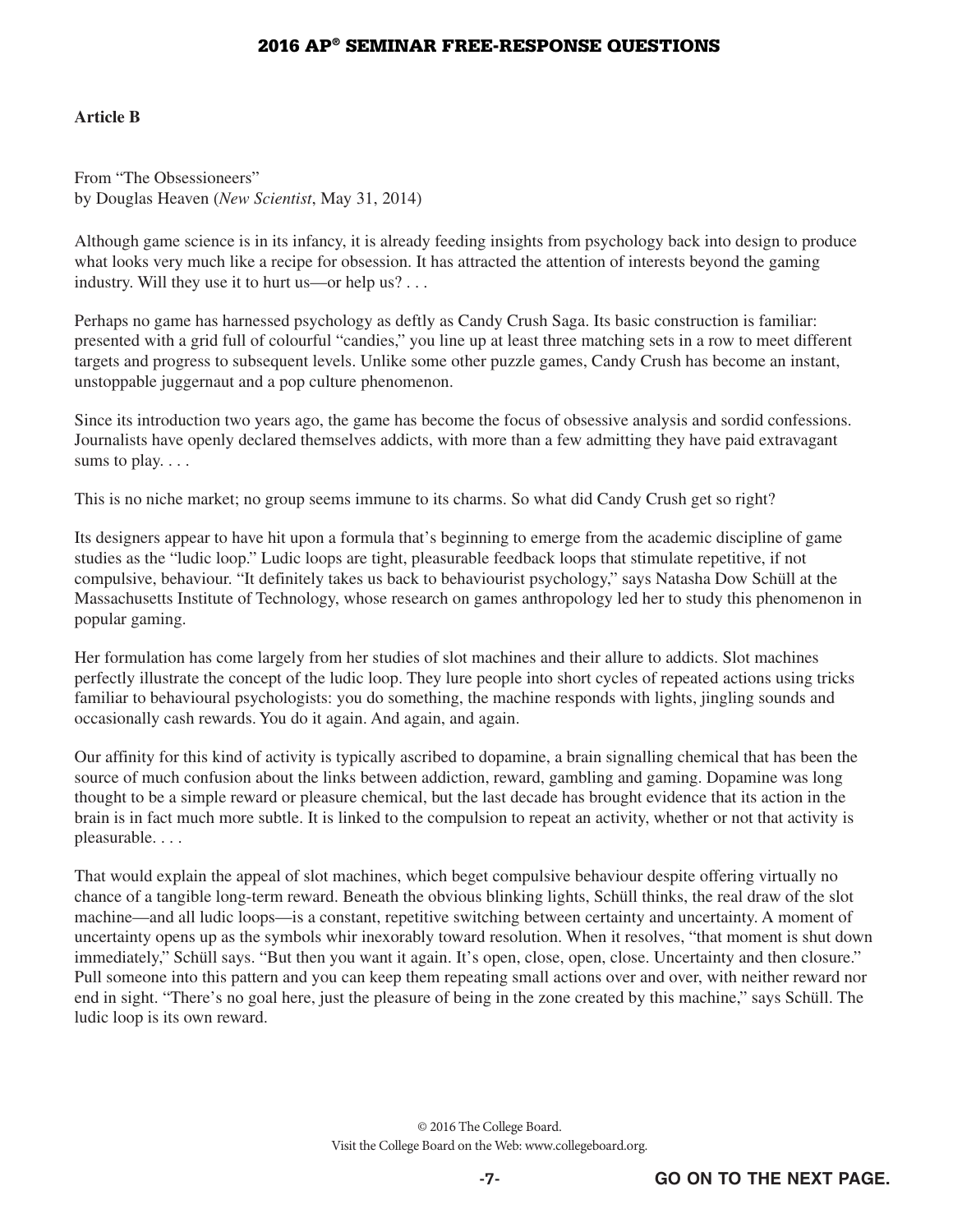Granted, makers of slot machines would never admit to soliciting licensed psychologists to help them make the machines more addictive. Similarly, Candy Crush's developer, King Digital Entertainment of Dublin, Ireland, is more likely to have relied on the expert intuition of game designers and the exhaustive testing of prototypes on sample players. "I doubt any of these designers are sitting around reading behaviourist psychology," says Schüll. "Intentionally or not, they've hit upon this formula."

So what's Schüll's recipe for a ludic loop? The first ingredient is engineered randomness. . . . "You think surely because it's random there'll be something I can solve there. It's what makes gambling games popular in general."

Then there's the jackpot moment. The most satisfying thing that can happen in Candy Crush is when you think you're matching up a single row of sweets, but trigger an unexpected cascade of further matches. "It makes the game freak out," says Jamie Madigan, a psychologist based in St Louis, Missouri, who specialises in games.

#### **Candy Crush Nation**

Like pattern-matching, our response to unexpected rewards is hard-wired. Psychologists have long understood that random windfalls are better at making us compulsively repeat a certain behaviour than predictable ones. This effect, known as the variable-ratio schedule of reinforcement, was demonstrated in the 1950s by behavioural psychologist B. F. Skinner. When his lab rats received unpredictable and occasional rewards for pressing a lever, they would continue pressing that lever long after the rewards stopped coming, says Luke Clark of the University of Cambridge, who specialises in gambling disorders. "Once it's been set up, the conditioning is incredibly persistent."...

That could explain why psychologists are at the centre of an industry now springing up to formalise their understanding into design at very early stages of game development. Feeding psychological research back into game development will take the guesswork out of design and yield recipes for making games more compulsive, says Richard Ryan at the University of Rochester, New York. Ryan co-founded Immersyve, a consultancy that advises game studios on how to make their games more engaging, in 2003. "We have developed a lot of metrics so we can measure whether games are hitting a psychological satisfaction mark in people," he says....

[Schüll] is concerned that too many people are jumping on a bandwagon that nobody fully understands. "Every time I give a talk, I get dozens of people coming up to me afterwards and asking for these secrets for their particular industry." She has noticed a slight upturn in the number of people who refer to themselves as "behaviour designers," which she says feels a little creepy....

She remains unconvinced that turning people into game-addicted zombies is ever justified. When people ask for her help in making their product as compelling as Candy Crush, she tries to encourage them to avoid the baser manipulations of the ludic loop. "Just because these things work doesn't mean you want to imitate them," she says.

But her words are likely to fall on deaf ears. . . . If the ludic loop is a bit of a Pandora's box, it's full of great tricks.

© 2014 Reed Business Information—UK. All rights reserved. Distributed by Tribune Content Agency, LLC

#### **STOP**

#### **END OF SECTION I**

© 2016 The College Board. Visit the College Board on the Web: www.collegeboard.org.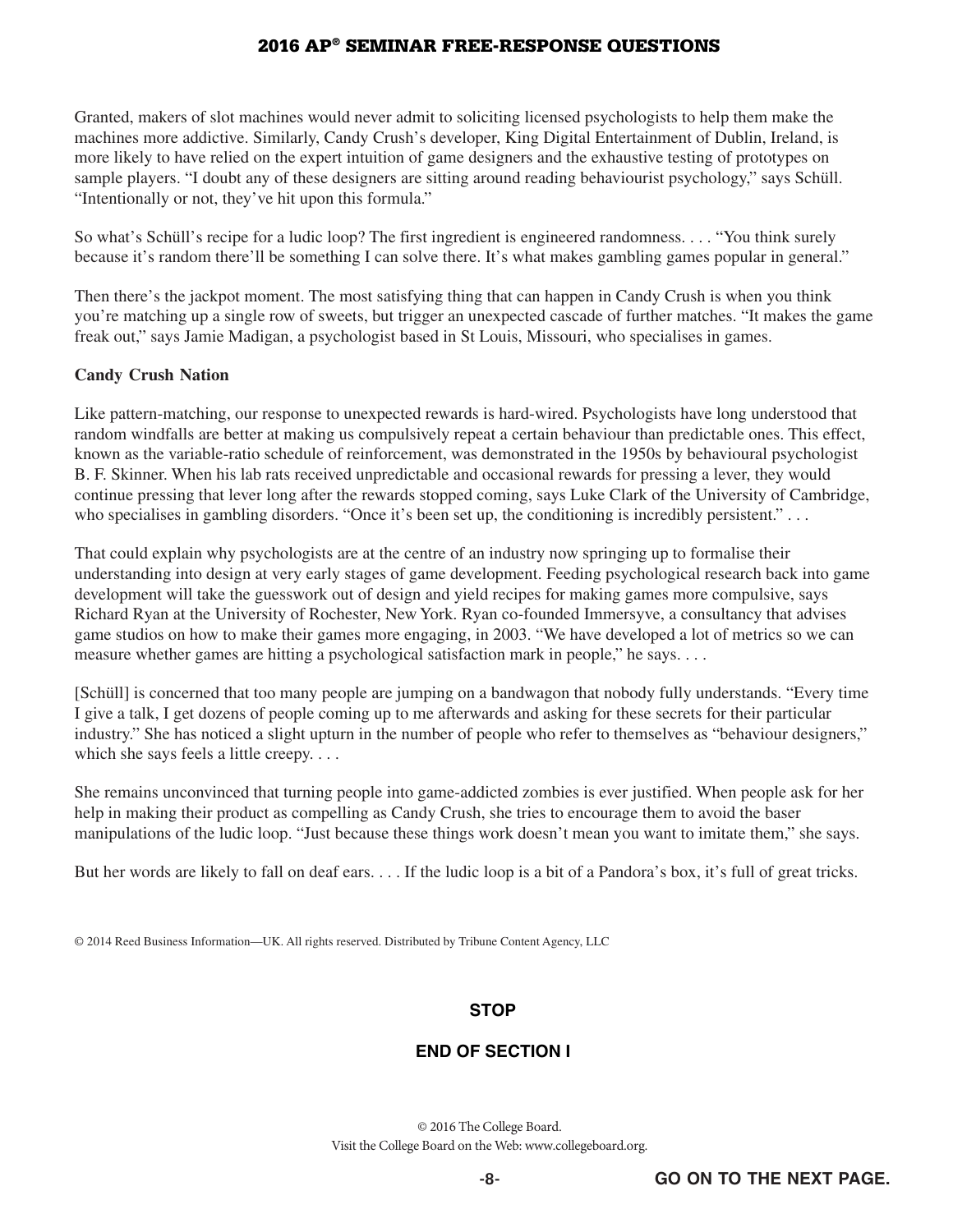## **AP SEMINAR SECTION II Time — 90 minutes**

**Directions:** Read the four sources carefully, focusing on a theme or issue that connects them and the different perspective each represents. Then, write a logically organized, well-reasoned, and well-written argument that presents your own perspective on the theme or issue you identified. You must incorporate at least two of the sources provided and link the claims in your argument to supporting evidence. You may also use the other provided sources or draw upon your own knowledge. In your response, refer to the provided sources as Source A, Source B, Source C, or Source D, or by the author's name.

Write your response in the Section II: Free Response booklet.

**Source A** 

From *The Rediscovery of North America*  by Barry Lopez (1992)

In Spanish, *la querencia* refers to a place on the ground where one feels secure, a place from which one's strength of character is drawn. It comes from the verb *querer*, to desire, but this verb also carries the sense of accepting a challenge, as in a game.

In Spain, *querencia* is most often used to describe the spot in a bullring where a wounded bull goes to gather himself, the place he returns to after his painful encounters with the picadors and the banderilleros. It is unfortunate that the word is compromised in this way, for the idea itself is quite beautiful—a place in which we know exactly who we are. The place from which we speak our deepest beliefs. *Querencia* conveys more than "hearth." And it carries this sense of being challenged—in the case of a bullfight, by something lethal, which one may want no part of.

I would like to take this word *querencia* beyond its ordinary meaning and suggest that it applies to our challenge in the modern world, that our search for a *querencia* is both a response to threat and a desire to find out who we are. And the discovery of a *querencia*, I believe, hinges on the perfection of a sense of place.

A sense of place must include, at the very least, knowledge of what is inviolate about the relationship between a people and the place they occupy, and certainly, too, how the destruction of this relationship, or the failure to attend to it, wounds people. Living in North America and trying to develop a philosophy of place—a recognition of the spiritual and psychological dimensions of geography—inevitably brings us back to our beginnings here, to the Spanish incursion. The Spanish experience was to amass wealth and go home. Those of us who have stayed, who delight in the litanies of this landscape and who can imagine no deeper pleasure than the fullness of our residency here, look with horror on the survival of that imperial framework in North America—the physical destruction of a local landscape to increase the wealth of people who don't live there, or to supply materials to buyers in distant places who will never know the destruction that process leaves behind.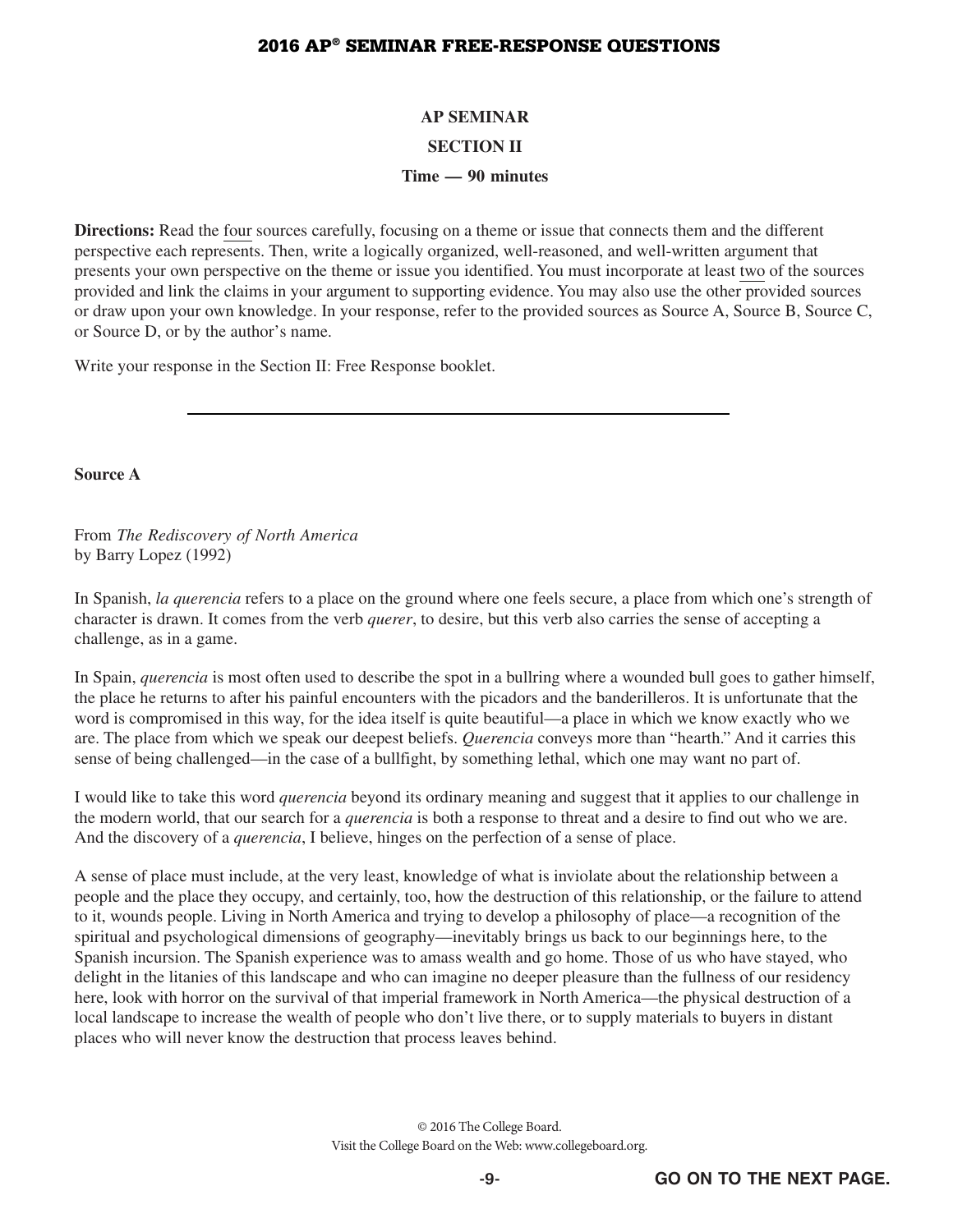If, in a philosophy of place, we examine our love of the land—I do not mean a romantic love, but... biophilia, love of what is alive, and the physical context in which it lives, which we call "the hollow" or "the canebrake" or "the woody draw" or "the canyon"—if, in measuring our love, we feel anger, I think we have a further obligation. It is to develop a hard and focused anger at what continues to be done to the land not so that people can survive, but so that a relatively few people can amass wealth.

Reprinted by permission of SLL/Sterling Lord Literistic, Inc. Copyright by Barry Lopez

© 2016 The College Board. Visit the College Board on the Web: www.collegeboard.org.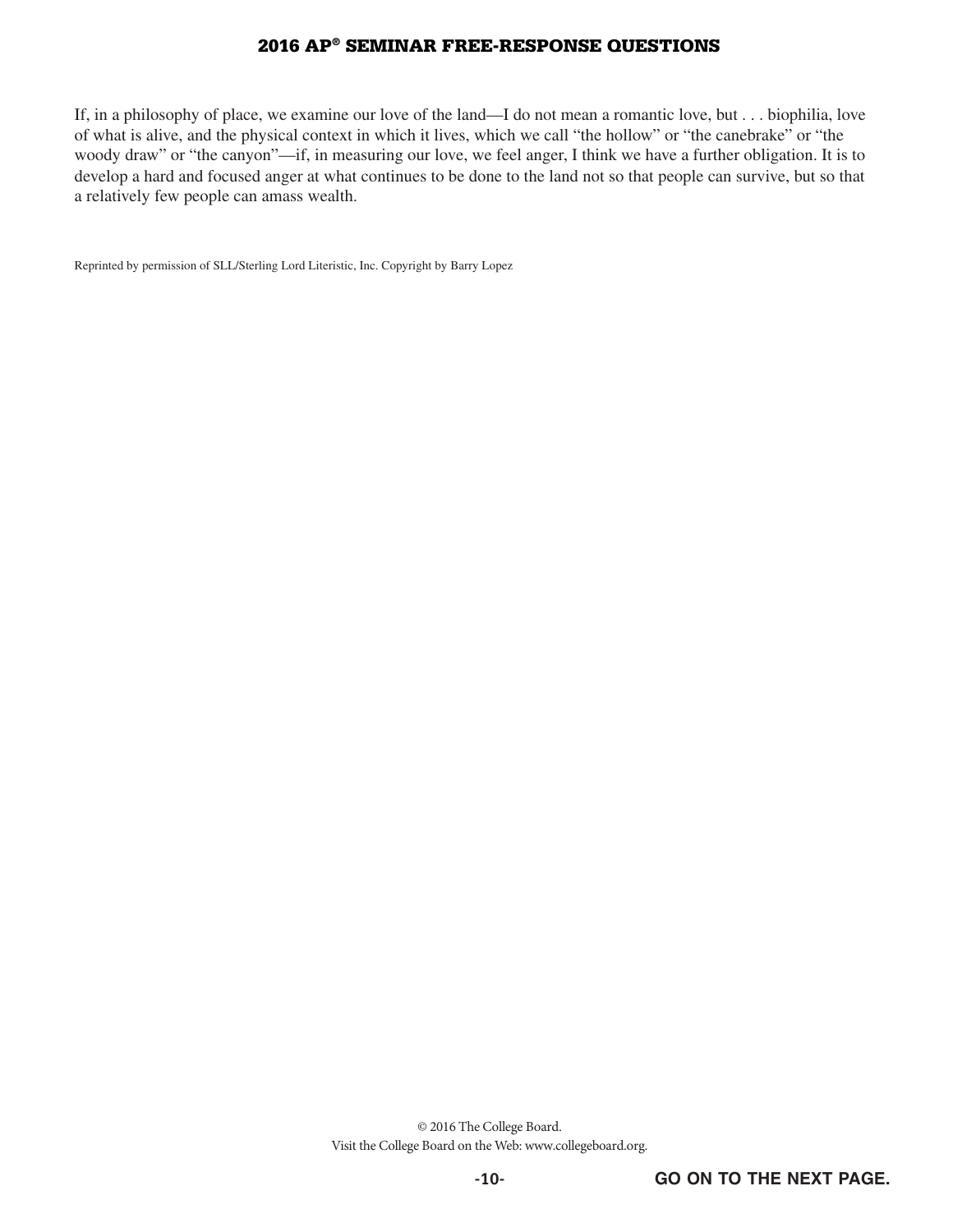#### **Source B**

From *The Mountains of California*  by John Muir (1894)

Most people like to look at mountain rivers, and bear them in mind; but few care to look at the winds, though far more beautiful and sublime, and though they become at times about as visible as flowing water. When the north winds in winter are making upward sweeps over the curving summits of the High Sierra, the fact is sometimes published with flying snow-banners a mile long. Those portions of the winds thus embodied can scarce be wholly invisible, even to the darkest imagination. And when we look around over an agitated forest, we may see something of the wind that stirs it, by its effects upon the trees. Yonder it descends in a rush of water-like ripples, and sweeps over the bending pines from hill to hill. Nearer, we see detached plumes and leaves, now speeding by on level currents, now whirling in eddies, or, escaping over the edges of the whirls, soaring aloft on grand, upswelling domes of air, or tossing on flame-like crests. Smooth, deep currents, cascades, falls, and swirling eddies, sing around every tree and leaf, and over all the varied topography of the region with telling changes of form, like mountain rivers conforming to the features of their channels.

After tracing the Sierra streams from their fountains to the plains, marking where they bloom white in falls, glide in crystal plumes, surge gray and foam-filled in boulder-choked gorges, and slip through the woods in long, tranquil reaches—after thus learning their language and forms in detail, we may at length hear them chanting all together in one grand anthem, and comprehend them all in clear inner vision, covering the range like lace. But even this spectacle is far less sublime and not a whit more substantial than what we may behold of these storm-streams of air in the mountain woods.

We all travel the milky way together, trees and men; but it never occurred to me until this storm-day, while swinging in the wind, that trees are travelers, in the ordinary sense. They make many journeys, not extensive ones, it is true; but our own little journeys, away and back again, are only little more than tree-wavings—many of them not so much.

When the storm began to abate, I dismounted and sauntered down through the calming woods. The storm-tones died away, and, turning toward the east, I beheld the countless hosts of the forests hushed and tranquil, towering above one another on the slopes of the hills like a devout audience. The setting sun filled them with amber light, and seemed to say, while they listened, "My peace I give unto you."

As I gazed on the impressive scene, all the so-called ruin of the storm was forgotten, and never before did these noble woods appear so fresh, so joyous, so immortal.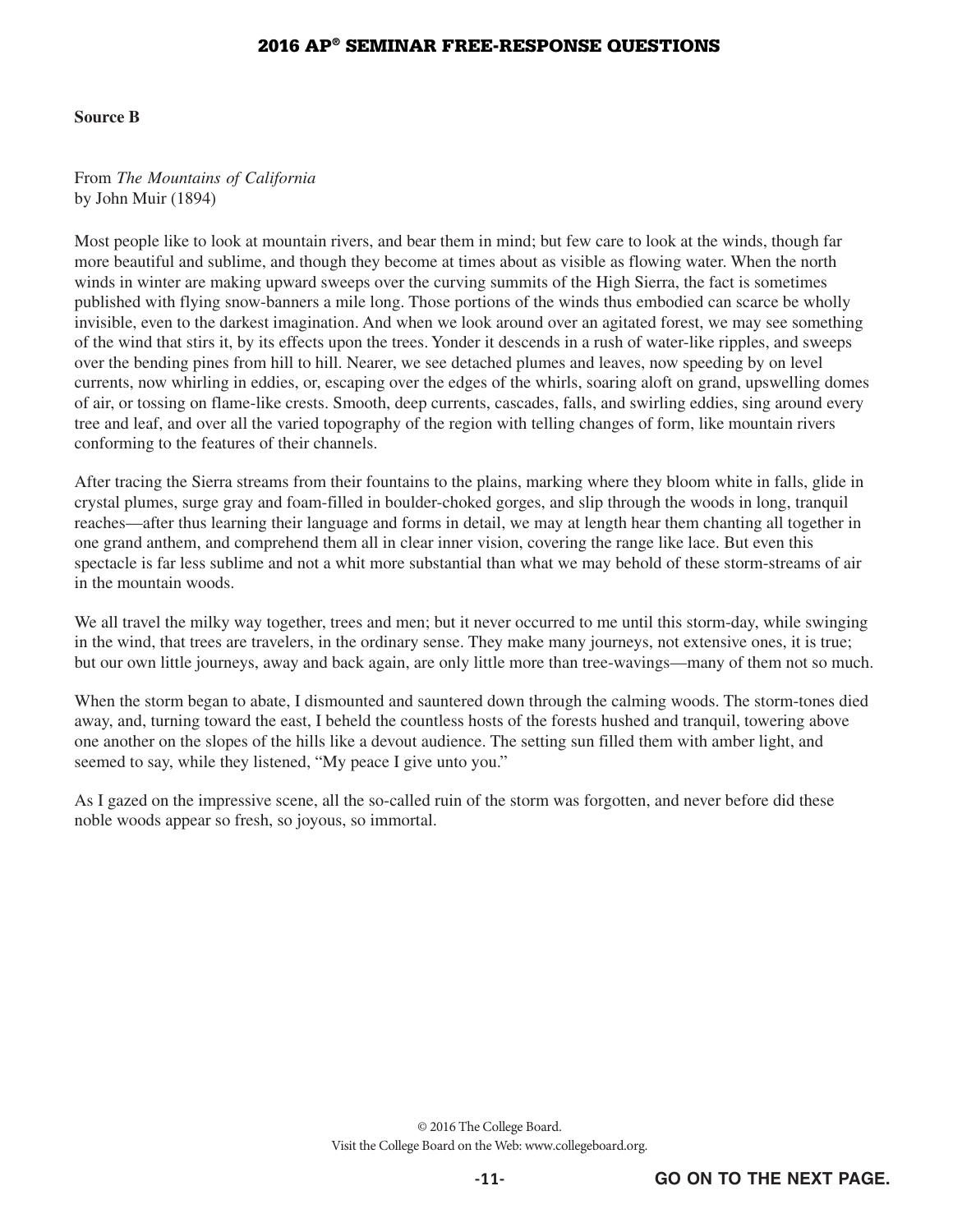#### 2016 AP® SEMINAR FREE-RESPONSE QUESTIONS

#### **Source C**

From "Ethnic Place Identity Within a Parisian Neighborhood" by David Kaplan and Charlotte Recoquillon (*Geographical Review*, April 7, 2014)

The Goutte d'Or has long been a place that captured the French imagination....

Three distinct communities each "make" this neighborhood. The European French—many who have lived here for a long time but some who have moved recently to take advantage of the (slightly) lower rents—see this place as yet another quarter of Paris. They participate more broadly beyond the boundaries. The Maghrebi population, both first-generation immigrants from North Africa and their children, have established a strong religious and commercial presence here. The development of a new mosque, the establishment of the Islamic Center here, and continued business ownership, confirm the Goutte d'Or as an important cultural and religious anchor throughout the Île-de-France. The West African population is of relatively recent origin. Yet they have come to define much of the street life of the Goutte d'Or and, while not thus far well represented among the business proprietors, they make up much of the customer base. What is more, many of the people shopping and socializing on the streets of the Goutte d'Or come from beyond the neighborhood, throughout the region, and even internationally.

Ethnic groups make places by modifying the landscape in the community and by altering the social milieu. Neighborhoods like the Goutte d'Or are marked by the intensity of social activity that occurs here every hour of every day. It is a pattern of activity quite distinct from patterns witnessed in other neighborhoods and indicates that [the] maxim of the "global within the local" holds true as the networks of contacts and exchanges—migrants, visitors, groceries, and telephone calls—circulate well beyond this neighborhood into the state, the region, and the world. At the same time, the world is brought in and is represented in every facet of life here....

For many French and those who visit Paris, places like the Champs-Élysées distill French identity into an iconic place. But such locations do not really speak to the immigrant French. For them, it is neighborhoods like the Goutte d'Or that embrace their Paris, one that attracts people from around the world. For those people who share in the life of the Goutte d'Or and who partake of its charms, this central destination is a key aspect of their own French immigrant identity.

"Ethnic Place Identity Within a Parisian Neighborhood," David H. Kaplan and Charlotte Recoquillon. Copyright © 2014 *Geographical Review*. Reproduced with permission of John Wiley & Sons Inc.